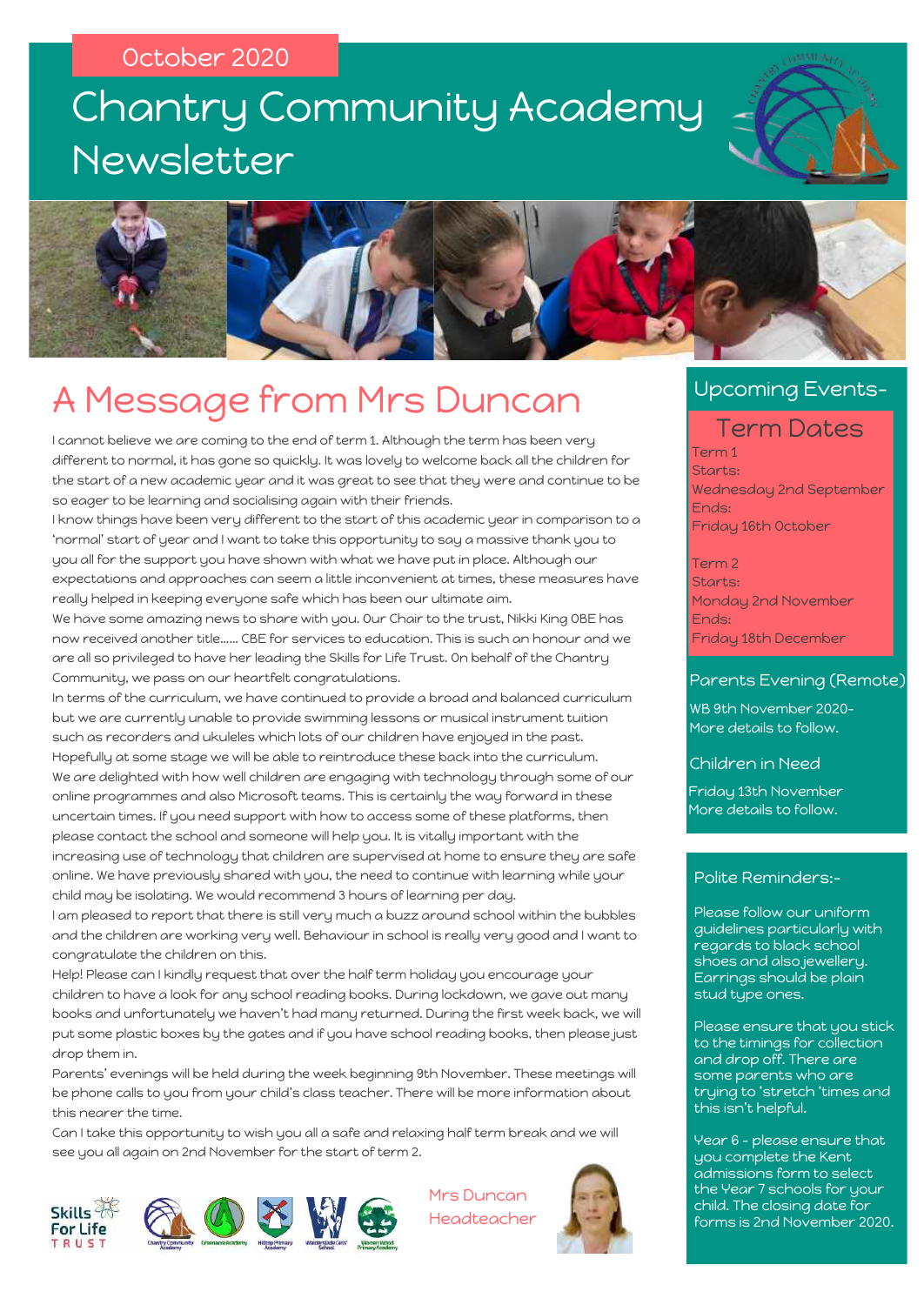# Passports Skills for Life

All children across the school have a 'Skills for Life Passport of Experiences'. This passport contains a range of activities that we at the Skills for Life Trust believe that all children should have experienced by the time they leave primary school. The experiences are wide-ranging from making a daisy chain to completing some basic first aid training. Many of the experiences children will take part in at school. There are some, however, that can be completed at home. If your child completes a passport experience at home please take a photograph so that you can share it with their class teacher. They will then stamp this experience in their passport.





- I can act, dance or sing to an audience
- I can say and write my own address
- I say good morning or good afternoon when I pass people in the corridor
- I know how to make an emergency call
- I can make a sandwich
- I have been a good friend to someone I don't usually play/work with
- I can say please and thank you
- I can hold the door open for somebody else
- I know the school values RECIPE
- I have visited a historic building
- I can praise someone else
- I can care for living things (plants and animals)
- I have a responsibility within school
- I can share interesting facts about my family history
- I know five facts about Great Britain
- I know about historic events or people
- I can enjoy a dining experience
- I have learnt about another culture and can tell you facts about it
- I recognise well known people in the world we live
- I have planted some bulbs and watched them grow
- I have been on an Autumn walk
- I have made a picture from leaf rubbings
- I can paint a self portrait
- I can be responsible for my school environment
- I have visited a place of worship
- I have made a paper boat and watched it float on water
- I am able to perform a song in sign language
- I have posted a letter to a friend
- I can fly a kite
- I have taken a photograph using a camera
- I am able to look up where I live on a map
- I have borrowed a book from the library
- I have created a piece of art for an exhibition
- I have looked at the stars on a clear night
- I have made a daisy chain
- I have been on a hunt for small creatures
- I know how to cross a road safely
- I can make healthy food choices and exercise
- I have designed and made a board game
- I have bought something in a shop and was able to check my change
- I am able to light a candle to celebrate something special
- II have learnt to play a game of cards
- I have tried yoga
- I can tell my class about my favourite character from a book
- I have eaten something I have grown
- I have learnt to sew on a button
- I can help younger children in an activity
- I can make a cup of tea and toast with support
- I took part in a treasure hunt
- I can hold the door open for somebody I meet in the corridor
- I can advertise a charity event
- I can prepare for a debate
- I can use my manners to show appreciation
- I can make a telephone call
- I can deliver a message
- I can buy a ticket and travel on public transport
- I can plan and help to run a charity event
- I understand the importance of being on time
- I can welcome an adult to the classroom
- I can vote in an election
- I can plan a journey
- I can take part in a debate
- I have contributed to a historical service
- I have made and launched an air-powered rocket
- I have used junk modelling to make a large scale model
- I have climbed something that is taller than I am
- I can follow a recipe
- I have picked up litter in my local area
	- I have interviewed someone
	- I visited a local charity and found out how I can support them
	- I helped organise an afternoon tea for parents and carers at my school
- I am able to access the news
- I kept a diary for a week
- I can keep myself safe online





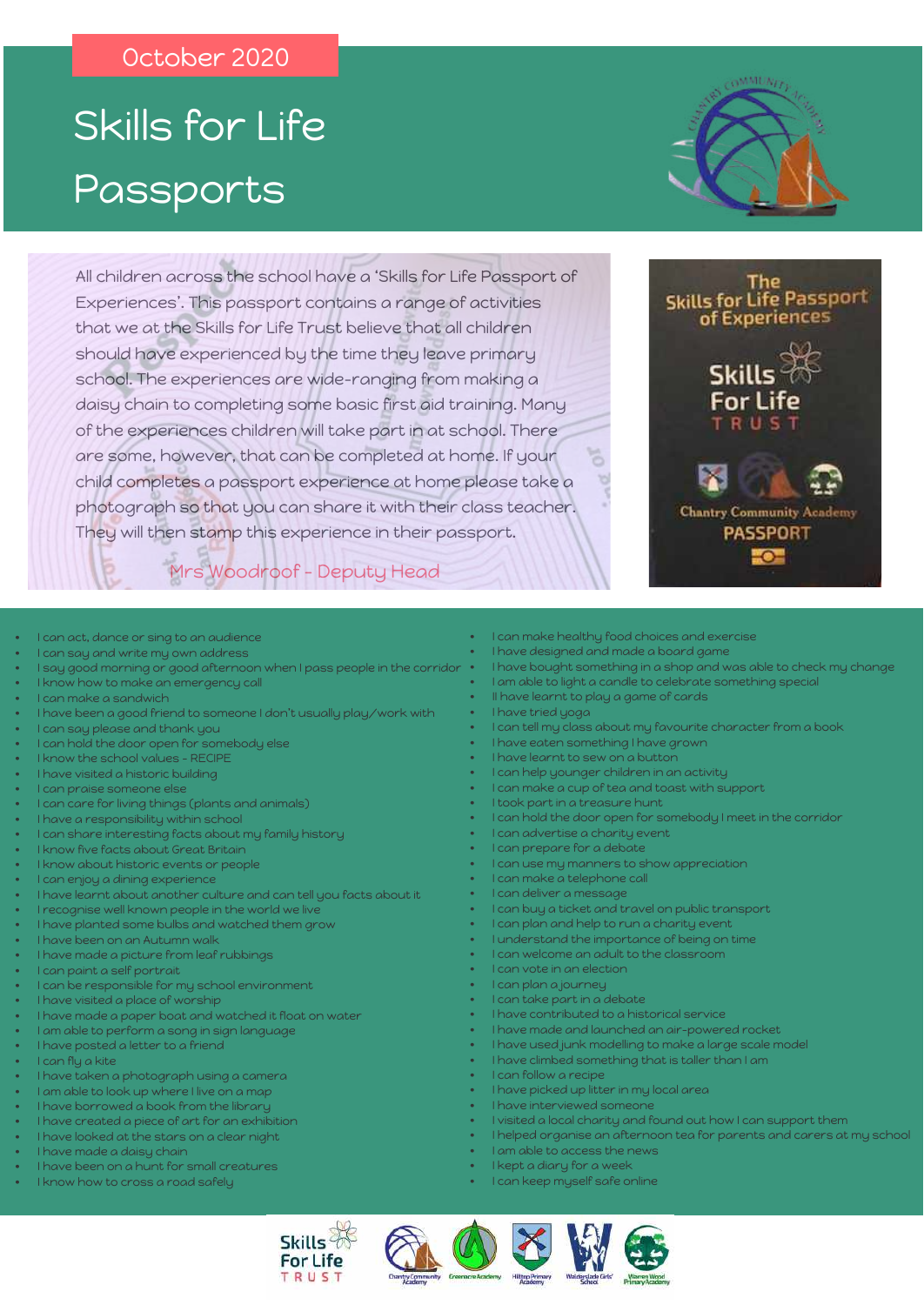# Jeans for Genes Day





The first charity event of the new school year was held in September.

Jeans for Genes Day is the annual fundraising event for Genetic Disorders UK. On Friday 18th September all children and staff wore their jeans to school to raise money for children affected by genetic disorders. The money we raised as a school will go towards providing specialist care and equipment for those children. The final total was a fantastic £256. By supporting this cause the children have shown the RECIPE values of respect, by showing respect for all people in the world and cooperation by working as a school to raise the money.



We will be supporting a number of charities as we progress through the school year including, Gravesham Foodbank, Children in Need and Porchlight a charity that supports the homeless. We look forward to your continued support for these worthy causes.

#### Mrs Woodroof - Deputy Head













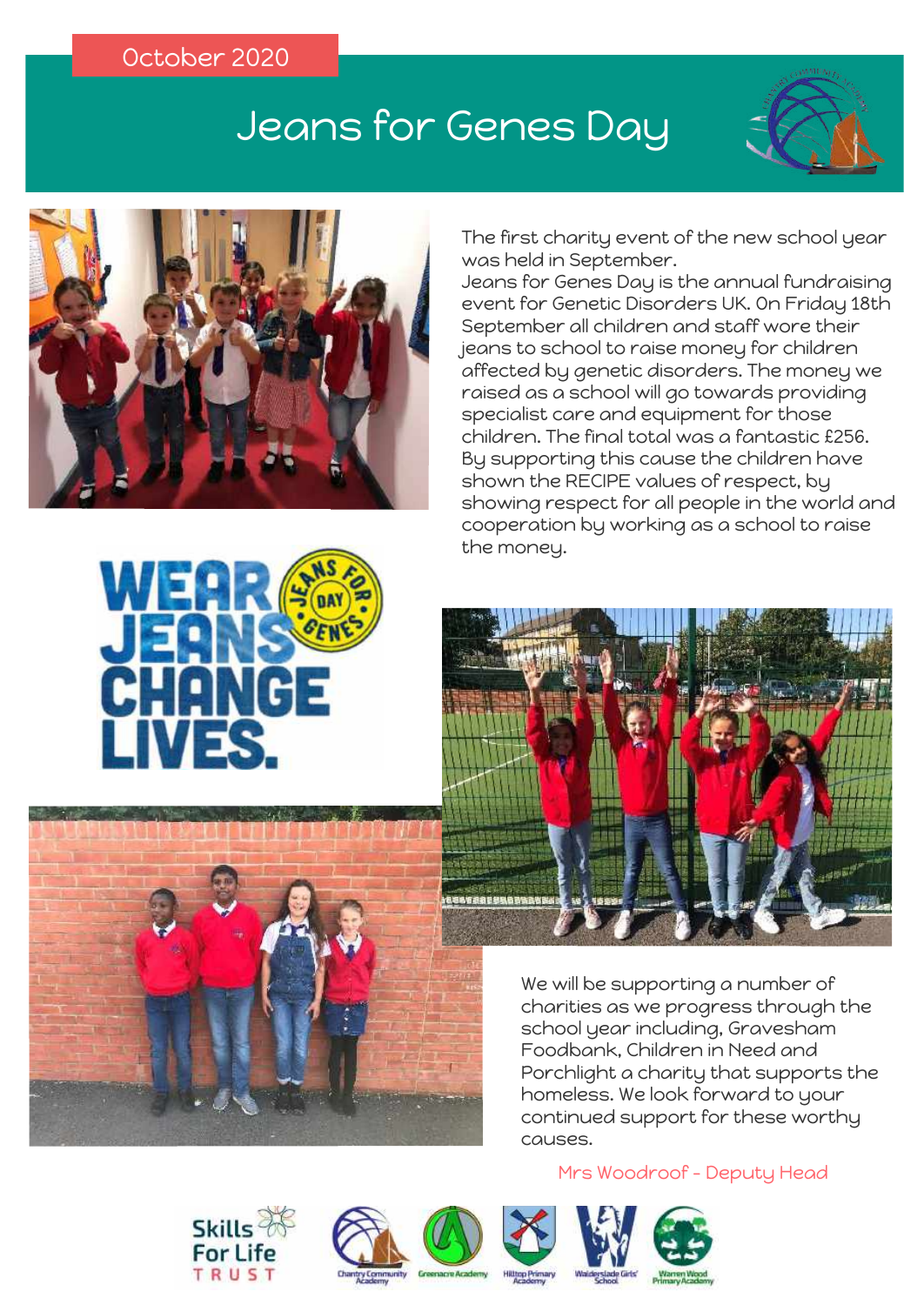# Classroom News





The Nursery children have been learning a variety of Nursery rhymes this term. Their favourites are Roly Poly and Heads, Shoulders, Knees and Toes. They have been showing great enjoyment and cooperation by learning how they can use their voices to recite rhymes very quickly and then very slowly.

# Reception-

In Reception, the children have been learning all about themselves. They have been looking at similarities and differences between families, as well as sharing their own likes and dislikes. In Mathematics they have been counting and sorting objects to 5. Towards the end of term, Reception have been learning about Harvest.



# $\sqrt{\rho}$ ar



Year 1 have had a fantastic start to the new school year with some great learning. In Literacy, we have been reading the story 'Funnybones' and practicing writing labels, lists and sentences independently. Our big question for the term is 'Who am I?' and so we have been learning about our bodies and senses in Science, our family trees in History and our surroundings in Geography. Our Art lessons have also continued this theme, so we have been learning about the artist Frida Kahlo and developing our own self-portraits.

### Year 2-

Year 2 have really enjoyed the start to the new year. We have engaged in learning about different materials in Science, and have been helping Paddington choose which one to use for a new coat now he's in London. In our Geography lessons we have been working on maps and had a go at using the plan view to draw maps of our classroom, we have also been practising our different pencil techniques such as solid shading and hatching in Art, ready to draw some London landmarks!,











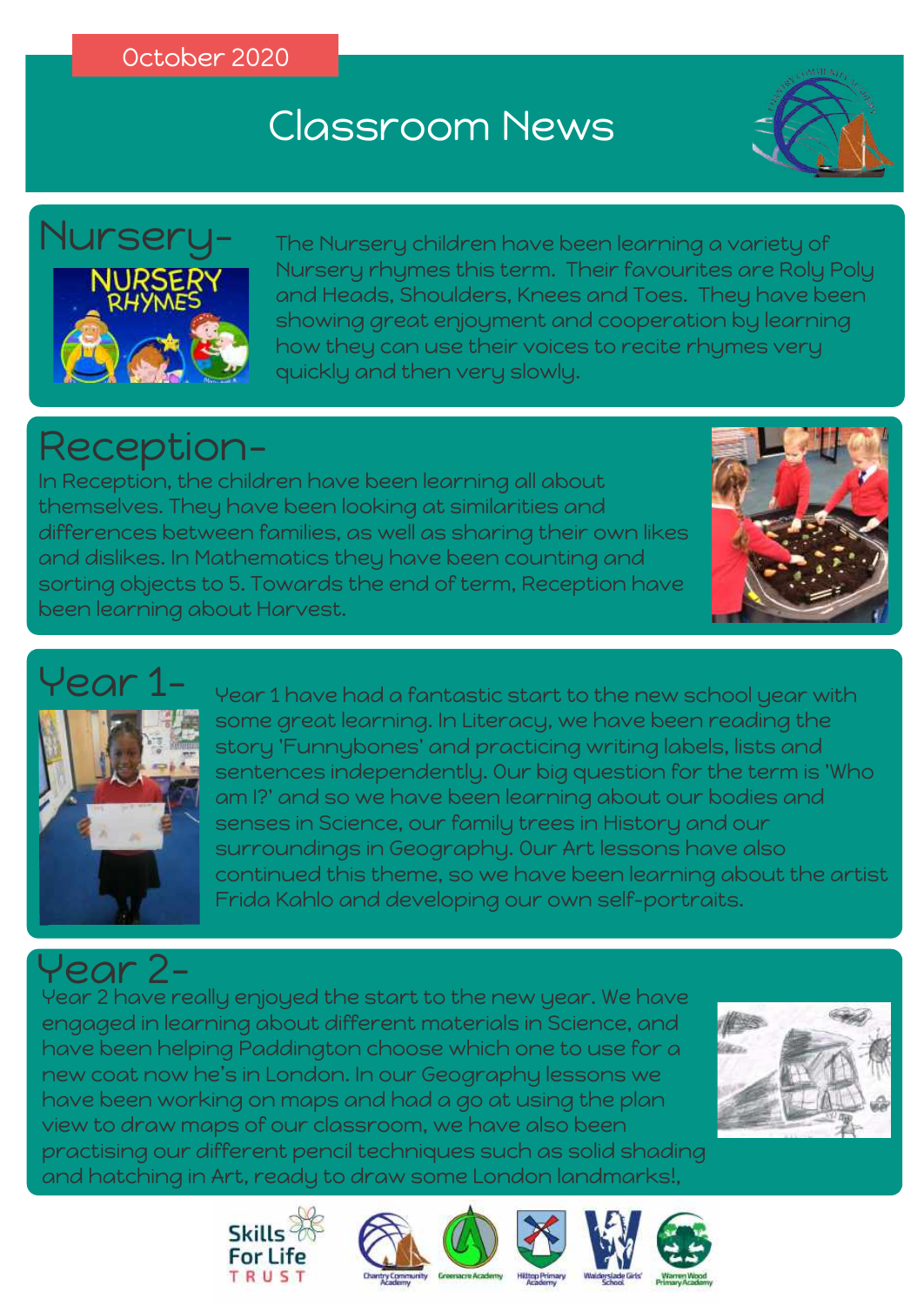# Classroom News



# Year 3-

Year 3 have had a great start to the new academic year and have been learning lots of new skills in their curriculum lessons. In Computing, the children have been learning how to use algorithms to sequence events by writing and making a jam sandwich. In our RE lessons the children have been learning about the Hindu festival Diwali and making Diva lamps. The children showed great enjoyment in both subjects and loved eating their jam sandwiches.





Year 4 have done some amazing work this term and have gained great knowledge in their different subjects. In Science, we have been learning how to use classification keys to group animals. In History we have been doing some research on famous female scientists and environmentalists. We have also been learning about different types of biomes in Geography and have gained some valuable map skills while searching for the different countries that are located in each biome. All of the research that we have done have raised some interesting questions and led us to a discussion about global warming and climate change. All of this which linked in nicely with our book this term, Mouse Bird Snake Wolf.



Year 5 have had a great start to the new year with some really exciting learning. In Science we have been learning about the life cycles of plants and animals, where the children got to dissect a plant. In our Art lessons, following the theme of our London topic, we have been creating amazing cityscapes. This is alongside our captivating book, 'The London Eye Mystery'.



Year 6



Year 6 have been working on their scientific enquiry skills and building electrical circuits. They have independently focused on how to get a broken circuit to work. For their History learning year 6 have been studying our big question for this term on 'How does our past shape our future? Pupils have been learning about evacuation and what happened during WW2, which has also been linked in with our amazing power of reading book Goodnight Mr Tom.







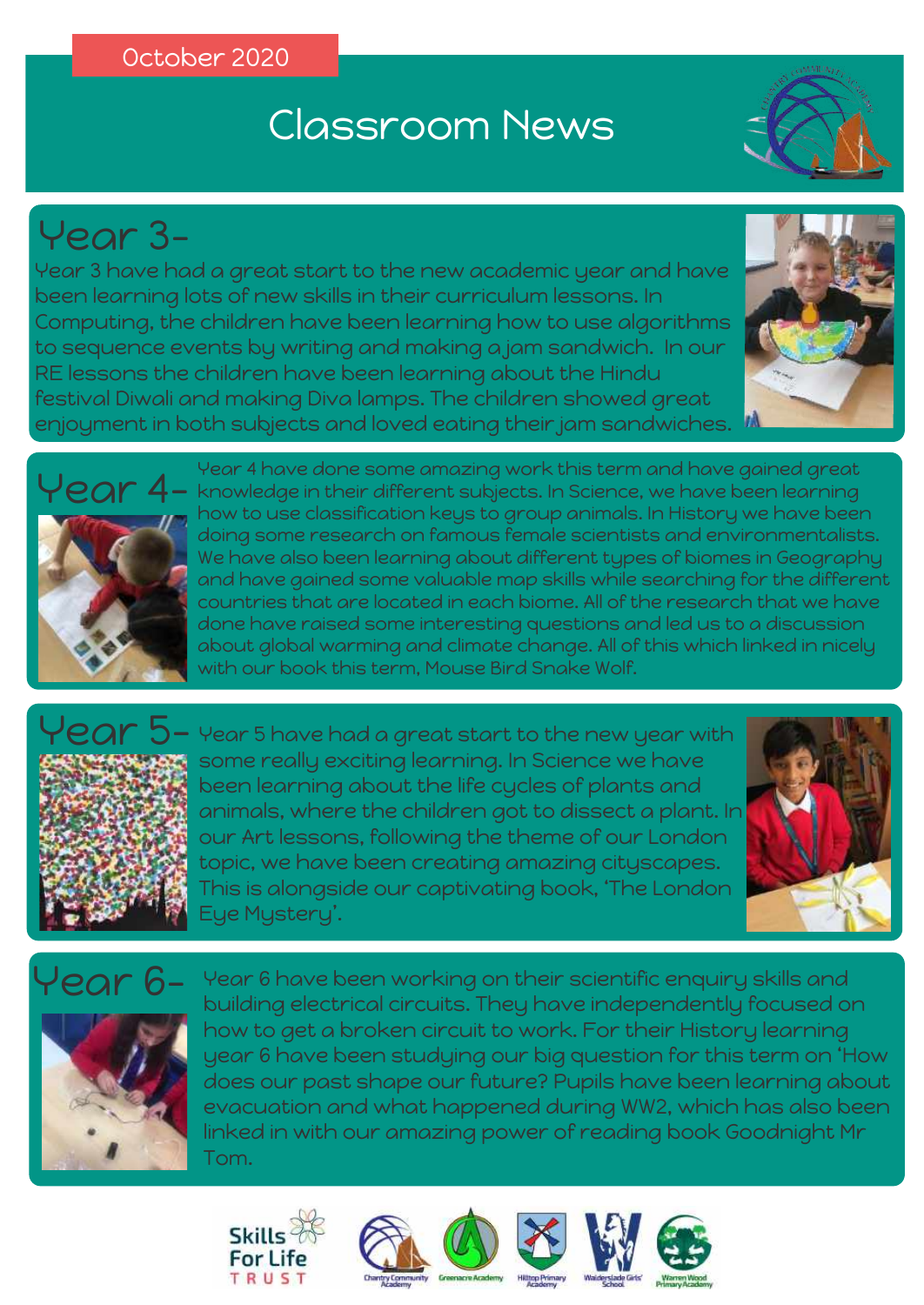# Mathematics



This term each year group began their Mastery Maths learning with Place value. This is an essential base of all number learning and sets each child up with the skills they need to access the learning in their year group. Each child has been given a pack of personal maths equipment to use within the class ranging from Numicon to place value counters.

To support your child's learning at home we have two online platforms. Mathletics is used by years 1-6 and is where your child's weekly homework is set for maths. TT Rockstars is a times table platform that years 2-6 should be using to learn and practice their times tables. Children can win weekly rewards and certificates for their engagement and hard work on both of these platforms during their weekly Maths Celebration Assembly.

If you want to support your child further at home discuss you can incorporate maths into your normal day when cooking, shopping or on a walk. Follow the link below to view some brilliant videos on Mastery Maths skills:



Miss Moore Numeracy Lead

https://www.youtube.com/user/NCETM/playlists?view=50&sort=dd&shelf\_id=4





The importance of PE has also been recognised at Chantry. Following the extended period of time our pupils have been at home we recognise the increased importance of PE for our pupils health both physically and mentally. Our focus in PE this term has been to reintroduce our pupils into being regularly active while displaying Respect and Cooperation. The children have taken part in weekly games that require high levels of listening skills while promoting team work.



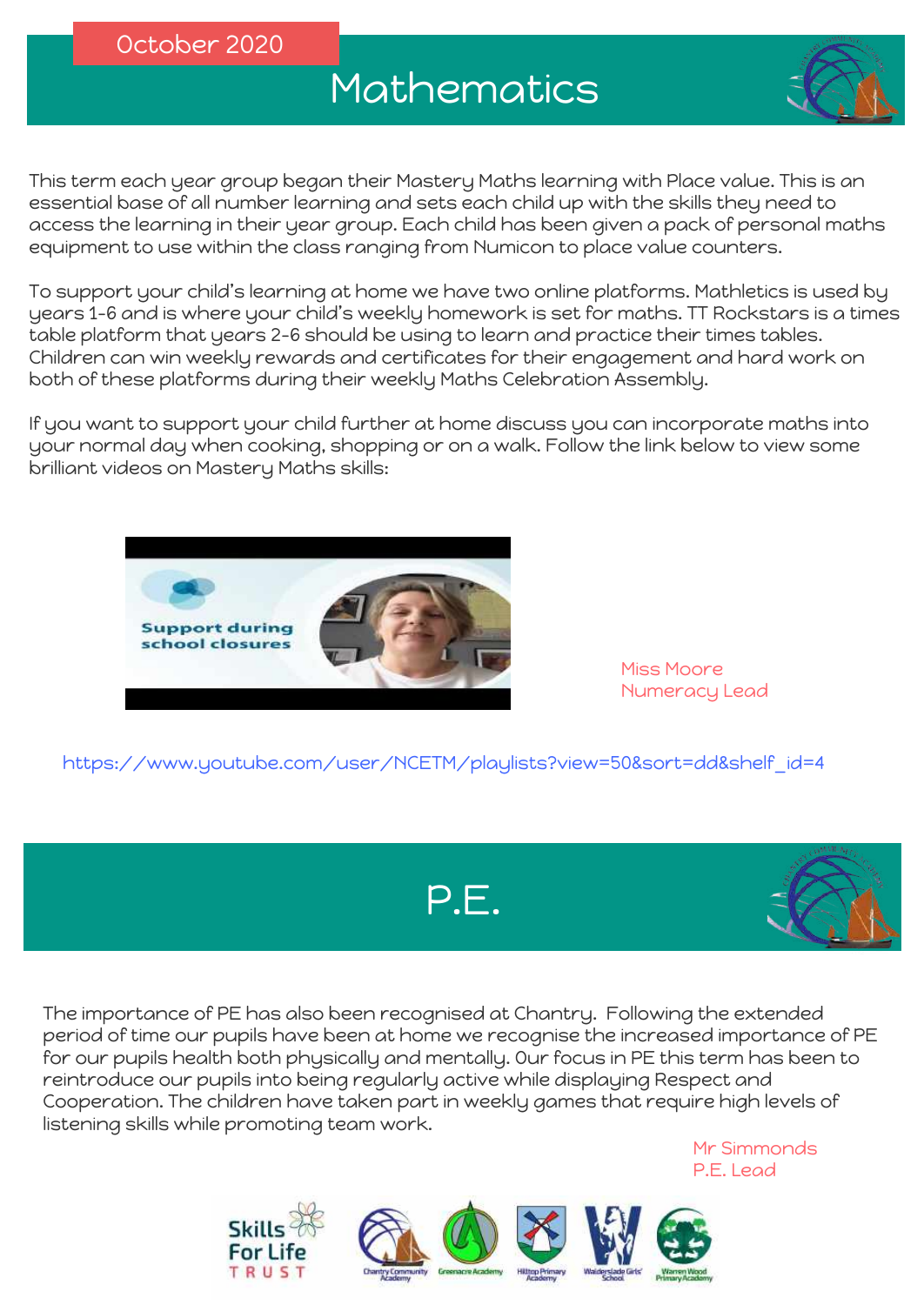# Lunchtimes

A few weeks into the school term and the weather is rapidly changing and getting colder. We would like to remind all parents/carers that our catering team are offering tasty, nutritious hot meals. In line with government guidelines the children are eating their lunches with their allocated bubbles in their classrooms. We would like to reassure you that this has not compromised the usual high standards and quality of the meals on offer.

A gentle reminder to all parents/carers of all children in Reception and Key stage 1, that school lunches are free for every child. For Key stage 2 children school lunches are £2.30 a day or £11.50 for the week. Any parents/carers who may have any questions or concerns regarding food allergies or intolerances are asked to contact Tracey our Cook Manager for any advice.

> Miss Treleaven Midday Supervisor



# RECIPE Ambassadors



At Chantry we believe that everyone's voice matters. That is why we have our RECIPE ambassadors program. This allows one child from each class to act as a representative and bring their class views to the attention of the school leaders. So, how are RECIPE ambassadors selected? Any and all children can put themselves forward to be their class RECIPE ambassador, however they must campaign to their peers, explaining why they want the role. Each class will then vote for the pupil they believe will best represent their class and the person they think displays the RECIPE in every day school life the best. This term our classes have already voted for their RECIPE ambassador and we are looking forward to our first meeting at the end of term via teams.





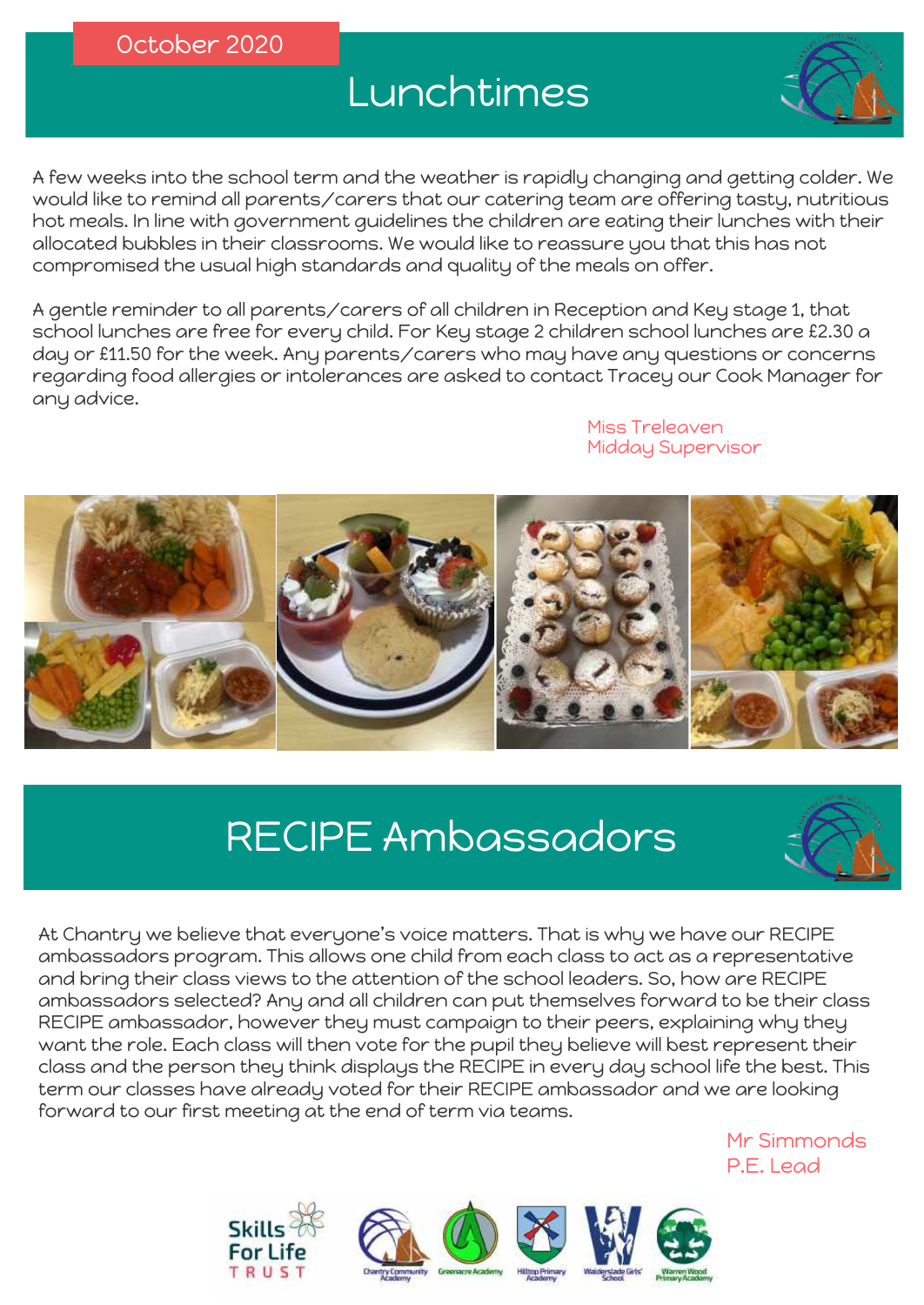# Attendance and Punctuality

#### Best Attending Class



### Punctuality - 0 lates

| <b>WK11.09</b> | <b>WK18.09</b> | <b>WK 25.09</b> | <b>WK 02.10</b> | <b>WK 09.10</b> |
|----------------|----------------|-----------------|-----------------|-----------------|
| Carle          | Carle          | Carle           | Carle           | Donaldson       |
| Browne         | Potter         | Potter          | Inkpen          | Pullman         |
| Inkpen         | Inkpen         |                 | Donaldson       |                 |
| Rosen          | Rosen          |                 | Dahl            |                 |
| Donaldson      | <b>Seuss</b>   |                 | Rowling         |                 |
| Lewis          | Donaldson      |                 | Pullman         |                 |
| Ahlberg        | Lewis          |                 |                 |                 |
| Sacher         | Ahlberg        |                 |                 |                 |
| Dahl           | Sacher         |                 |                 |                 |
| Rowling        | Dahl           |                 |                 |                 |
| Morpurgo       | Rowling        |                 |                 |                 |
| Pullman        | Morpurgo       |                 |                 |                 |
|                | Pullman        |                 |                 |                 |

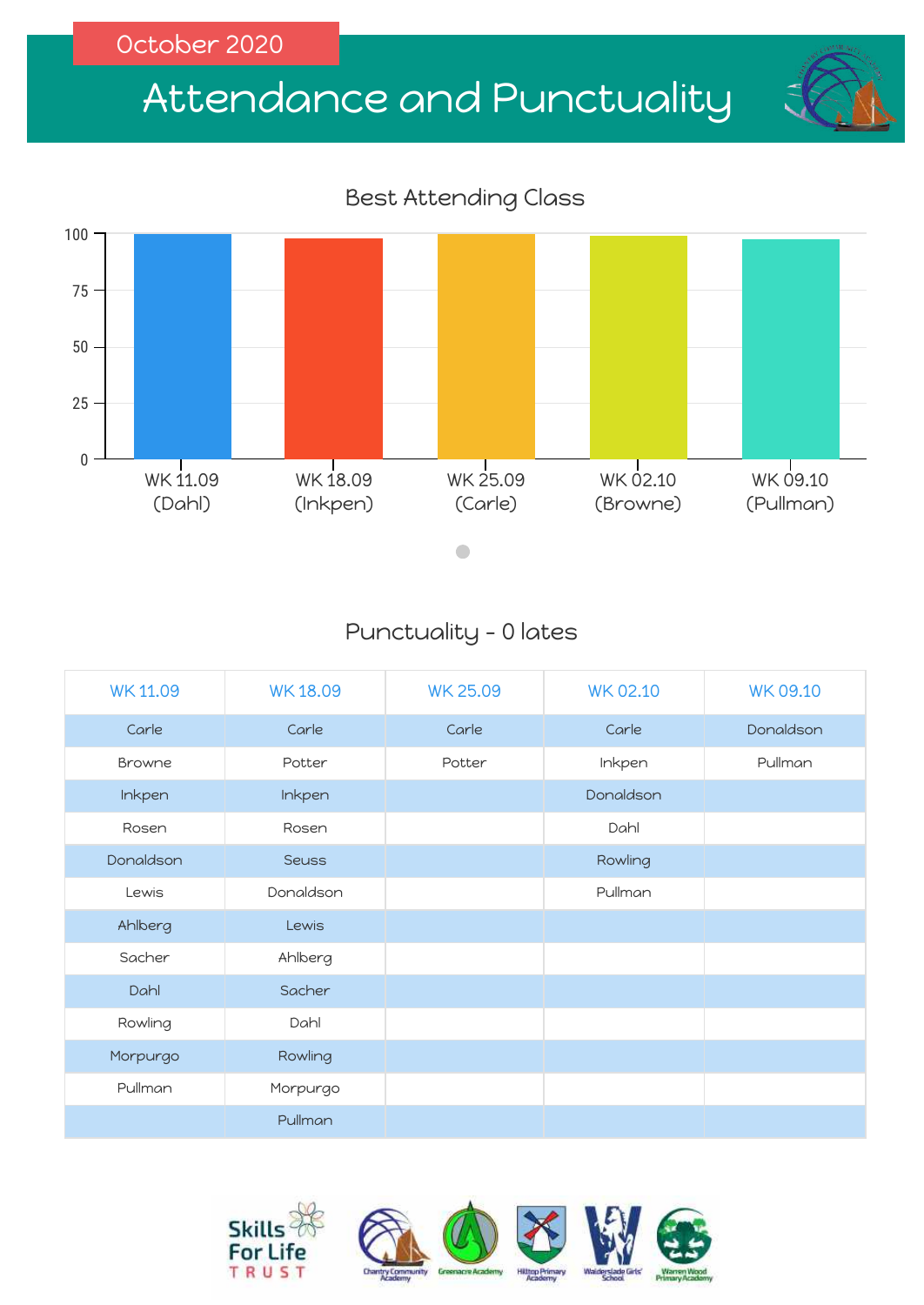# Chantry's Time Capsule







and we had a lovely opening ceremony at the start of March. We have<br>been planning for a while to have a time cansule in the school grounds As you are aware, our school building was completed this time last year been planning for a while to have a time capsule in the school grounds to commemorate this event and of course the new build. We really want the children to contribute to the time capsule and would

like as many children as possible to produce something during the half<br>term to ao inside it. Ideas include: term to go inside it. Ideas include:

- Favourite fashion trends from a magazine
- Writing about current pop groups
- Certificates/ribbons from sports/ games
- School papers/art projects
- Photos from the past year/years
- Pictures of toys and technology
- A diary entry
- Self portrait
- Pictures of the school, school timetable, plan drawing of a classroom
- Drawings/ writing about the RECIPE
- Writing about a day at school 2020

Anything else you can think about.

Mrs Duncan Headteacher













**TIME CAPSULE**